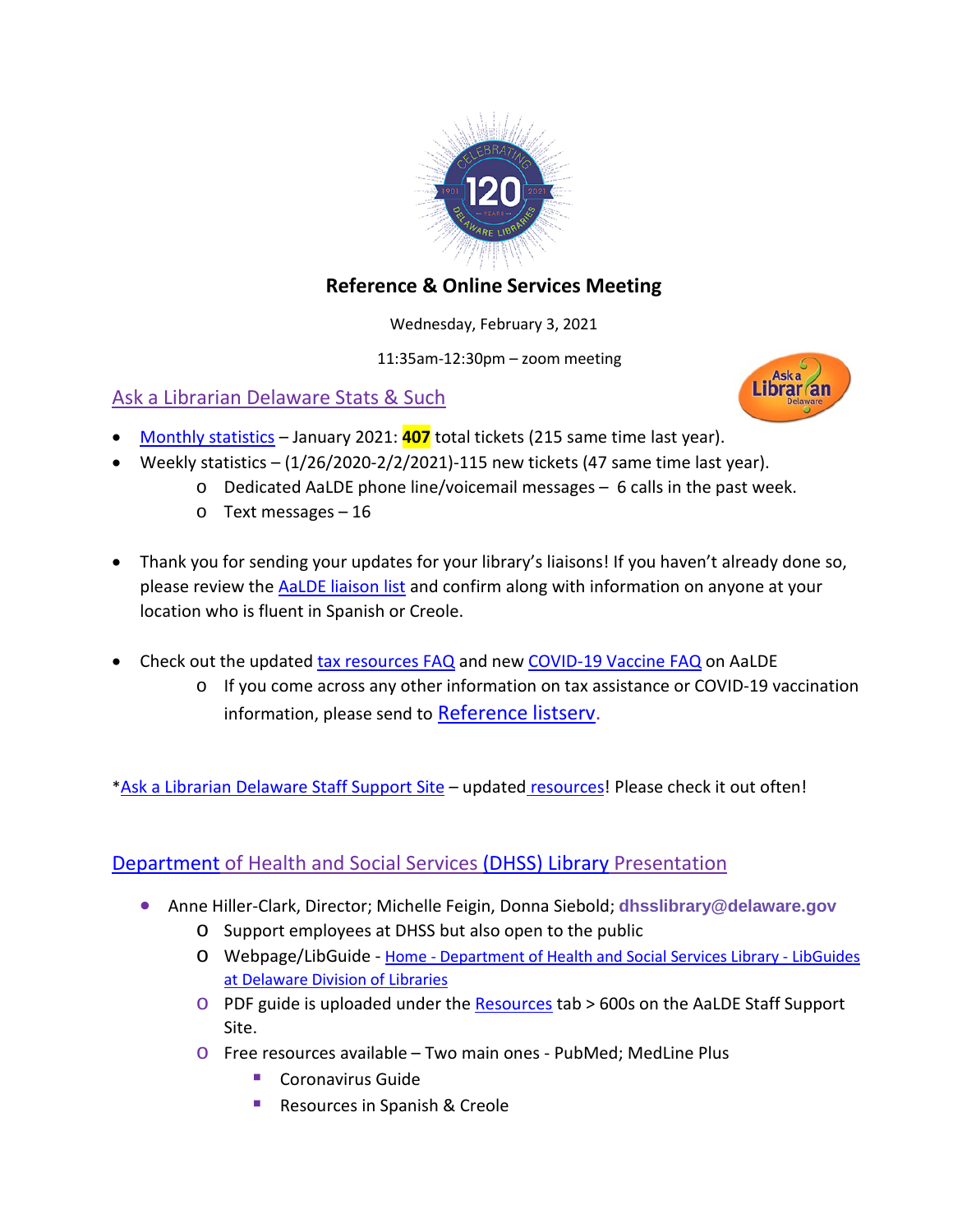$\circ$  Though they are not sending out any materials in transit since they are not regularly in the library since it is closed, please send any DHSS Library material returned to your library back to them in transit.

(\*Side note: Helpful guidance on assisting patrons with basic needs - such as filling out appointment requests, etc., can be found in the [Health and Medical RUSA Guideline](http://www.ala.org/rusa/resources/guidelines/guidelinesmedical) and the [ALA Code of Ethics.](http://www.ala.org/tools/ethics#:%7E:text=ALA))

## Consortium Site Review

• [YouTube Video](https://youtu.be/6-WFIWUghKE) created by Christine Karpovage, DDL

# NoveList Brief Review

• Access through [Delaware Libraries eMedia](https://lib.de.us/emedia/) page – great Readers' Advisory resource!

## Professional Development Reference Team

- Have been busy updating and creating new content for [Delaware Libraries Staff Academy](https://my.nicheacademy.com/my-niche) (Niche Academy platform). Check out this new tutorial, [Zoom to Facebook Live,](https://my.nicheacademy.com/delawarelibrariesstaffacademy/course/24637) created by Lisa Frank, Brandywine Hundred Library
- If you would like to join our awesome team, please [email me!](mailto:missy.williams@lib.de.us)

# *Thank you, Prof Dev Ref Team!!!!*

# Business Reference – Janet Wurtzel

- Partnership with Delaware Hispanic Commission, Economic Development Subcommittee created [Business & Entrepreneurship LibGuide in Spanish](https://guides.lib.de.us/c.php?g=584085&p=8163964) – Some features:
	- $\circ$  [Negocios](https://delawarelibraries.libwizard.com/f/ayudaempresarial) assistance to Spanish speaking patrons.
	- o MOBI Cómo iniciar un negocio [Cursos en línea gratuitos @ My Own Business Institute](https://www.scu.edu/mobiespanol/)  [\(scu.edu\)](https://www.scu.edu/mobiespanol/)
	- o Please feel free t[o email Janet Wurtz](mailto:janet.wurtzel@lib.de.us)el if you have any questions or know of other helpful resources.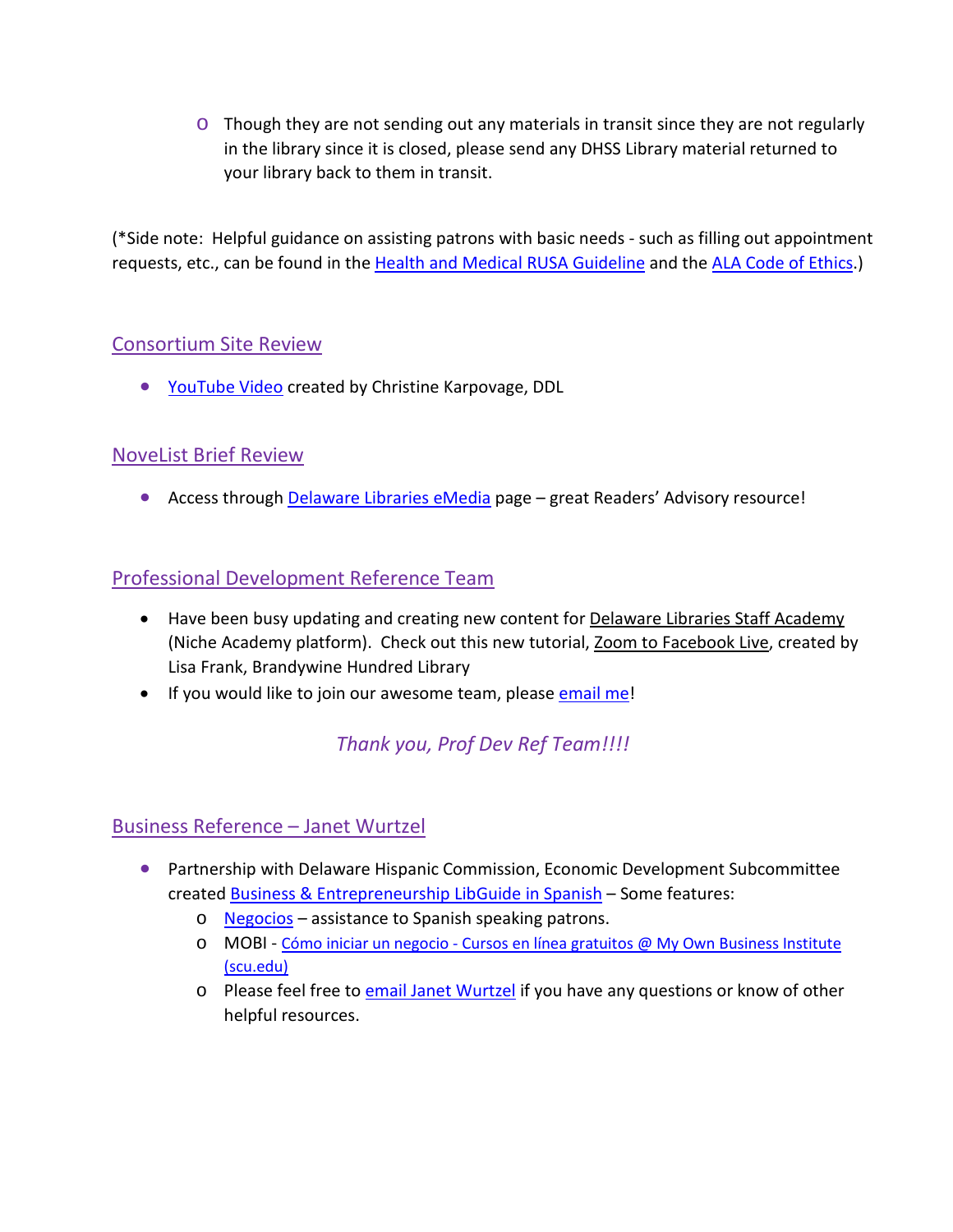# DLC Team Updates

Server Maintenance - SirsiDynix has announced another planned server security upgrade - **Starting Saturday, February 6th at 11:00 pm**

- Patron searching in the mobile app will be **unavailable**.
- OverDrive and hoopla checkouts through the catalog will be **unavailable**.
- Placing OverDrive holds through the catalog will be **unavailable**.
- **Expected downtime is approximately 4 hours** (completed by 3am)

#### **Also starting Saturday, February 6th at 11:00 pm**

- BLUEcloud Analytics (BCA) will be down approximately 24 hours.
- Scheduled tasks and reports run through BCA may be delayed. All reports will kick off after the scheduled maintenance is completed.

**WorkFlows, Directors Station, and Enterprise (with the exception of holds and checkouts of digital materials) will continue to work as normal for staff and patrons. Patrons can still access online resources and place holds/borrow material directly on vendor sites (i.e., OverDrive and hoopla).**

- Statewide Circulation meeting is scheduled for Monday, February  $8<sup>th</sup>$  from 2-4pm o Inventory process
- [CloudSource Open Access](https://dlc.lib.de.us/client/en_US/CSOA/) Please note: **[Link](https://dlc.lib.de.us/client/en_US/CSOA/) is for staff use only at this time**. Please review when time permits.

# Miscellaneous Updates/Reminders

- [North American Virtual Reference Online Conference](https://www.navronline.org/home) (NAVROC) Registration has opened!
	- o February 23-25, 2021. The theme is *Adaptability: Thriving in Uncertain Times*. Please visit the website<https://www.navronline.org/home> for more information and to register this FREE conference.
- DLA Social Justice committee is hosting conversations on Social Justice in Libraries starting on February 18<sup>th</sup>. [Sign up](https://delawarelibraries.libcal.com/calendar/dla?t=d&q=social&cid=9946&cal=9946&inc=0) through LibCal.



P.S. Don't forget about the Delaware Libraries' [Social Justice LibGuide!](https://guides.lib.de.us/socialjustice)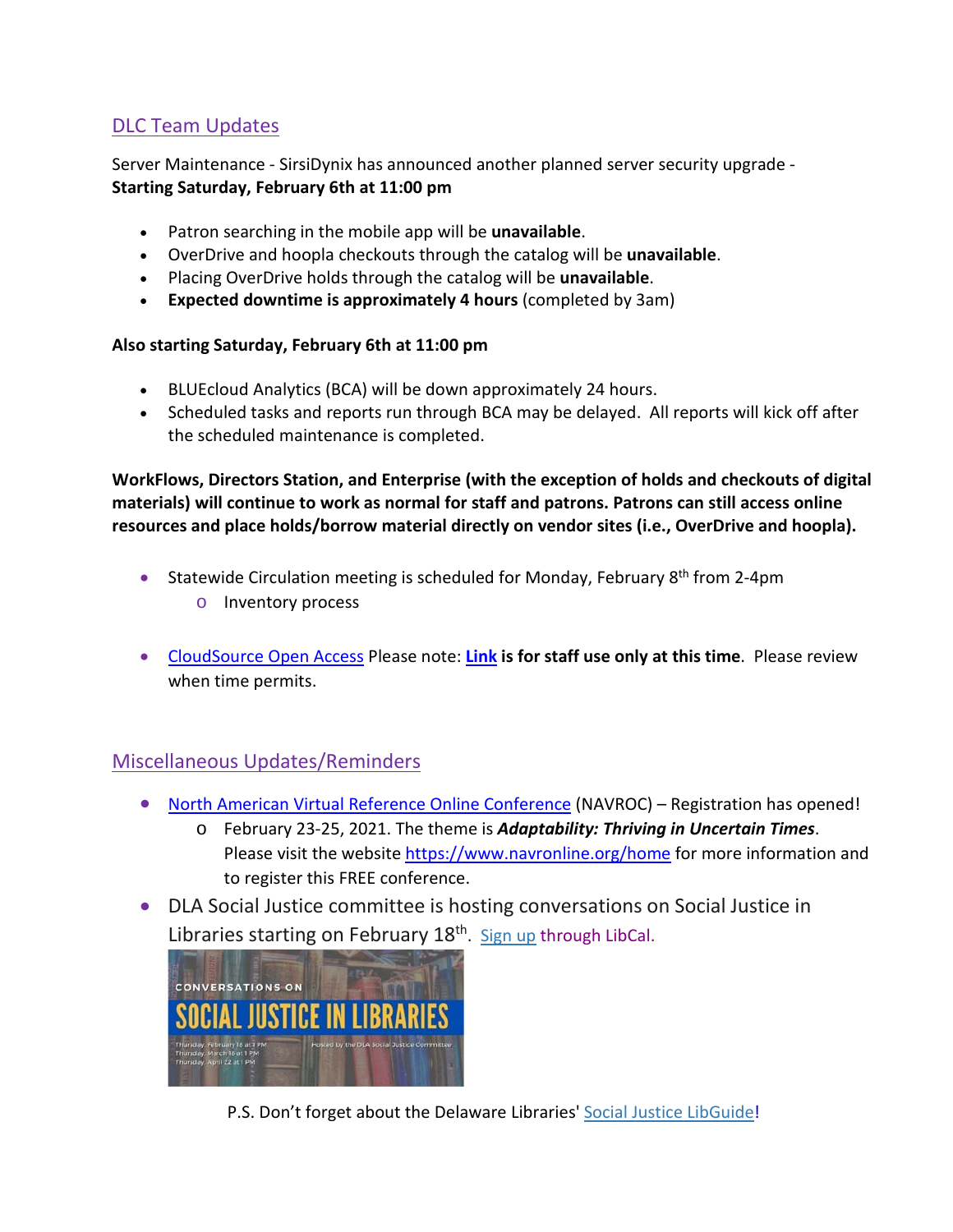# Next meeting – Wednesday, March 3rd, 11:30-12:30pm

Please register through LibCal to receive the meeting link and reminder email: [Reference/Online Services Meeting -](https://delawarelibraries.libcal.com/event/7513923) LibCal - Delaware Libraries

\_\_\_\_\_\_\_\_\_\_\_\_\_\_\_\_\_\_\_\_\_\_\_\_\_\_\_\_\_\_\_\_\_\_\_\_\_\_\_\_\_\_\_\_\_\_\_\_\_\_\_\_\_\_\_\_\_\_\_\_\_\_\_\_\_\_\_\_\_\_\_\_\_\_\_\_\_\_\_\_\_

\_\_\_\_\_\_\_\_\_\_\_\_\_\_\_\_\_\_\_\_\_\_\_\_\_\_\_\_\_\_\_\_\_\_\_\_\_\_\_\_\_\_\_\_\_\_\_\_\_\_\_\_\_\_\_\_\_\_\_\_\_\_\_\_\_\_\_\_\_\_\_\_\_\_\_\_\_\_\_\_

## More (Broken Record) Reminders

- Please [email me](mailto:missy.williams@lib.de.us) any topics you'd like presented at a future Reference meeting.
- Please feel free to use the Reference listsery distribution email to reach out to your colleagues, share information, or ask for assistance with an AaLDE ticket or other reference/research question.
- [Online Reference Tracker Form](https://de.countingopinions.com/s/feedback/index.php?survey_id=598&loc_id=en_CA) Please follow local procedure to capture statistics by logging all your phone calls from patrons (e.g., on a printed out tally sheet that the numbers are later entered into the online Reference Tracker)!! This is an important way to capture patron interaction, since libraries are closed and it provides a way to track what type of questions patrons are asking outside of AaLDE & social media platforms (which also should be notated in the Reference tracker or program statistics!). Enter by the 5<sup>th</sup> of each month.
	- $\circ$  Forms are located on the [Ask a Librarian Staff Support Site](https://aalstaff.lib.de.us/resources/) under the Resources tab and on the [DLC Consortium Site.](https://consortium.lib.de.us/)
- Unite Delaware please **email me** if you'd like to sign up to participate or need more information.
	- $\circ$  Flyer on [Consortium Site](https://consortium.lib.de.us/marketing/) please share on your websites, social media, community boards, or print out to include in curbside pickup.
- **Helpful Resources and/or LibGuides:**
	- [helpdesk@lib.de.us](mailto:helpdesk@lib.de.us)
	- <https://consortium.lib.de.us/> The DLC Consortium is your "one-stop shop" for information and marketing materials for the available resources and services Delaware Libraries offers.
	- [Reopening LibGuide](https://guides.lib.de.us/delibraries/COVID-19/reopening)
	- [COVID-19 LibGuide](https://guides.lib.de.us/delibraries/COVID-19) for staff
	- Google spreadsheet with closure information<https://tinyurl.com/DLC-C19>